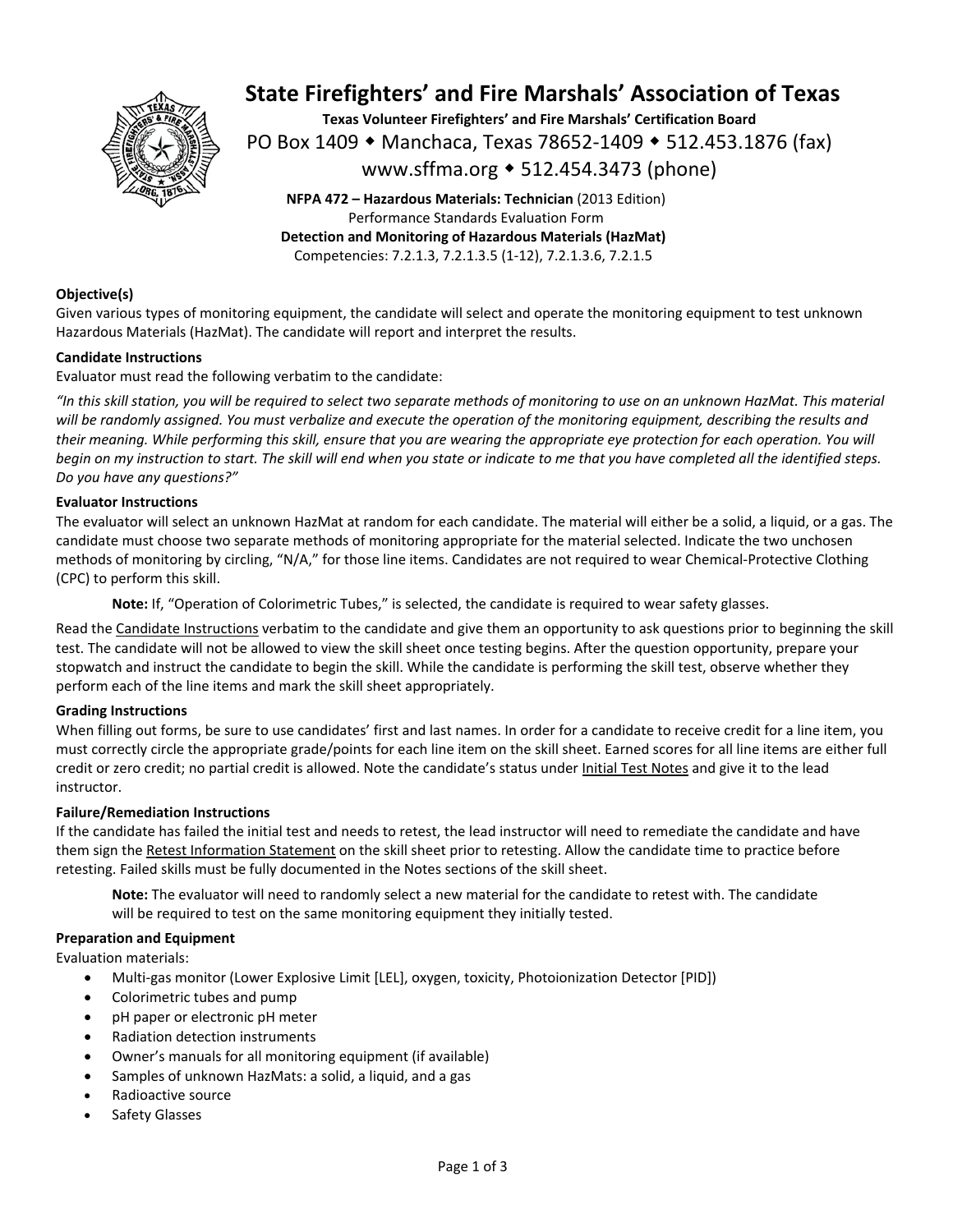

# **State Firefighters' and Fire Marshals' Association of Texas**

**Texas Volunteer Firefighters' and Fire Marshals' Certification Board** 

PO Box 1409 • Manchaca, Texas 78652-1409 • 512.453.1876 (fax)

www.sffma.org 512.454.3473 (phone)

**NFPA 472 – Hazardous Materials: Technician** (2013 Edition) Performance Standards Evaluation Form **Detection and Monitoring of Hazardous Materials (HazMat)** 

Competencies: 7.2.1.3, 7.2.1.3.5 (1‐12), 7.2.1.3.6, 7.2.1.5

| Evaluation Location:   |                                 | Date: |  |
|------------------------|---------------------------------|-------|--|
| Evaluator 1 Name:      | Retest Evaluator 1 Name:        |       |  |
| Evaluator 1 Signature: | Retest Evaluator 1 Signature:   |       |  |
| Evaluator 2 Name:      | <b>Retest Evaluator 2 Name:</b> |       |  |
| Evaluator 2 Signature: | Retest Evaluator 2 Signature:   |       |  |

Evaluators may not evaluate a skill if a conflict of interest exists. A conflict may be defined as an interest that affects, or appears likely to affect the judgment or conduct of an individual associated with the skills testing process. An evaluator may not participate in the skills testing process for an immediate family member, classmate, or if the evaluator was the class instructor for the skill.

### **Skill Performance Criteria: Detection and Monitoring of Hazardous Materials (HazMat)**

| <b>Operation of Radiation Detector</b>                                                                | Circle if Not Applicable: N/A | <b>Initial Test</b> |      | Retest |      |
|-------------------------------------------------------------------------------------------------------|-------------------------------|---------------------|------|--------|------|
| Verbalizes appropriate Personal Protective Equipment (PPE) for radiation time, distance, and          |                               |                     |      |        |      |
| shielding                                                                                             |                               | Pass                | Fail | Pass   | Fail |
| Operates monitor by following manufacturer's instructions                                             |                               | Pass                | Fail | Pass   | Fail |
| Verbalizes result of radiation reading                                                                |                               | Pass                | Fail | Pass   | Fail |
| Overall Performance Rating: (Pass = must correctly perform all Pass/Fail items)                       |                               | Pass                | Fail | Pass   | Fail |
| <b>Operation of Multi-Gas Meters</b><br>Circle if Not Applicable: N/A                                 |                               | <b>Initial Test</b> |      | Retest |      |
| Completes operational check according to manufacturer's instructions (turns on, allows warm-up,       |                               |                     |      |        |      |
| checks for problems)                                                                                  |                               |                     |      |        |      |
| Verbalizes they are monitoring at different levels                                                    |                               |                     |      |        |      |
| Takes sample of unknown HazMat                                                                        |                               |                     |      |        |      |
| Reports the monitor reading (LEL, etc.) and verbalizes hazards associated with substance              |                               |                     |      |        |      |
| Overall Performance Rating: (Pass = must correctly perform all Pass/Fail items)                       |                               | Pass                | Fail | Pass   | Fail |
| Operation of pH Paper<br>Circle if Not Applicable: N/A                                                |                               | <b>Initial Test</b> |      | Retest |      |
| Liquid: Dips the pH paper in solution to test acidity/basicity Gas or Solid: Wets the pH paper with   |                               |                     |      |        |      |
| distilled water                                                                                       |                               | Pass                | Fail | Pass   | Fail |
| Determines approximate pH by comparing color of the pH paper with the provided color chart            |                               | Pass                | Fail | Pass   | Fail |
| Correctly reports results by verbalizing acid, base, or neutral                                       |                               | Pass                | Fail | Pass   | Fail |
| <b>Overall Performance Rating:</b> (Pass = must correctly perform all Pass/Fail items)                |                               | Pass                | Fail | Pass   | Fail |
| <b>Operation of Colorimetric Tubes</b>                                                                | Circle if Not Applicable: N/A | <b>Initial Test</b> |      | Retest |      |
| Operation:                                                                                            |                               |                     |      |        |      |
| Selects proper tube for substance<br>a.                                                               |                               |                     |      |        |      |
| Performs operational check<br>b.                                                                      |                               |                     |      |        |      |
| Uses appropriate eye protection<br>c.                                                                 |                               |                     |      |        |      |
| Breaks off tube ends properly and safely<br>d.                                                        |                               |                     |      |        |      |
| Inserts tube into pump with the arrow toward the pump<br>e.                                           |                               |                     |      |        |      |
| Verbalizes manufacturer's instructions as to the correct number of pumps/strokes/compressions<br>f.   |                               |                     |      |        |      |
| on the bellows or piston pump                                                                         |                               | Pass                | Fail | Pass   | Fail |
| Verbalizes the presence and concentration of the substance tested                                     |                               | Pass                | Fail | Pass   | Fail |
| Overall Performance Rating: (Pass = must correctly perform all Pass/Fail items)                       |                               | Pass                | Fail | Pass   | Fail |
| <b>Overall Performance Rating for Skill:</b> (Pass = must pass two of the four methods of monitoring) |                               | Pass                | Fail | Pass   | Fail |